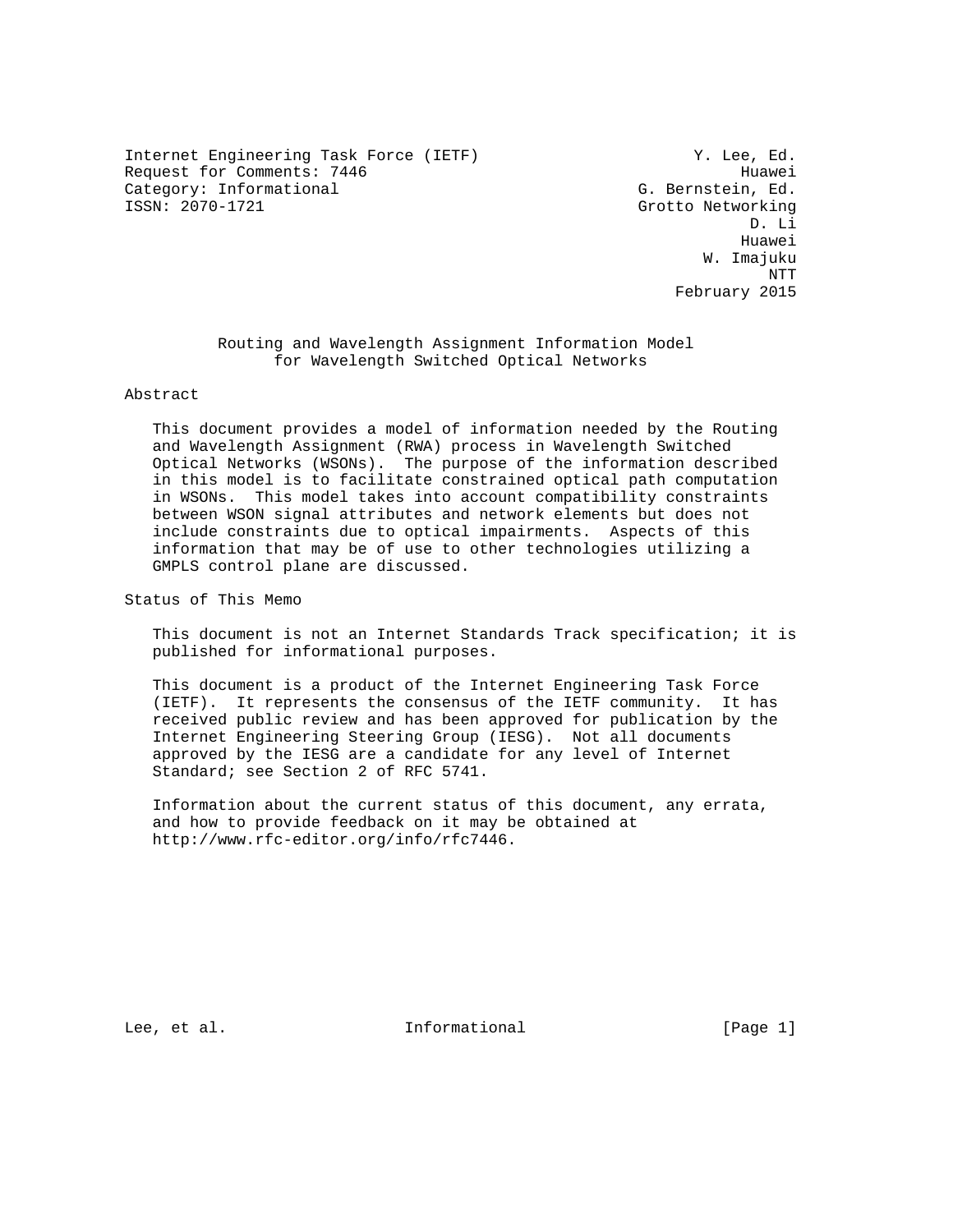# Copyright Notice

 Copyright (c) 2015 IETF Trust and the persons identified as the document authors. All rights reserved.

 This document is subject to BCP 78 and the IETF Trust's Legal Provisions Relating to IETF Documents

 (http://trustee.ietf.org/license-info) in effect on the date of publication of this document. Please review these documents carefully, as they describe your rights and restrictions with respect to this document. Code Components extracted from this document must include Simplified BSD License text as described in Section 4.e of the Trust Legal Provisions and are provided without warranty as described in the Simplified BSD License.

### Table of Contents

| 2.1 |                                                                 |
|-----|-----------------------------------------------------------------|
|     | 3. Routing and Wavelength Assignment Information Model 3        |
|     | 3.1. Dynamic and Relatively Static Information 4                |
|     |                                                                 |
|     |                                                                 |
|     |                                                                 |
|     | 5.1. Resource Accessibility/Availability 7                      |
|     | 5.2. Resource Signal Constraints and Processing Capabilities 11 |
|     | 5.3. Compatibility and Capability Details 12                    |
|     | 5.3.1. Shared Input or Output Indication 12                     |
|     | 5.3.2. Optical Interface Class List 12                          |
|     | 5.3.3. Acceptable Client Signal List 13                         |
|     | 5.3.4. Processing Capability List 13                            |
|     |                                                                 |
|     |                                                                 |
|     | 6.2. Interface Switching Capability Descriptor 14               |
|     | 6.3. Link Protection Type (for This Link) 14                    |
|     | 6.4. Shared Risk Link Group Information 14                      |
|     |                                                                 |
|     |                                                                 |
|     | 6.6.1. Port-Wavelength Exclusivity Example 17                   |
|     | 7. Dynamic Components of the Information Model 18               |
|     | 7.1. Dynamic Link Information (General) 19                      |
|     | 7.2. Dynamic Node Information (WSON Specific) 19                |
|     |                                                                 |
|     |                                                                 |
|     |                                                                 |
|     |                                                                 |
|     |                                                                 |
|     |                                                                 |

Lee, et al. 10 methormational [Page 2]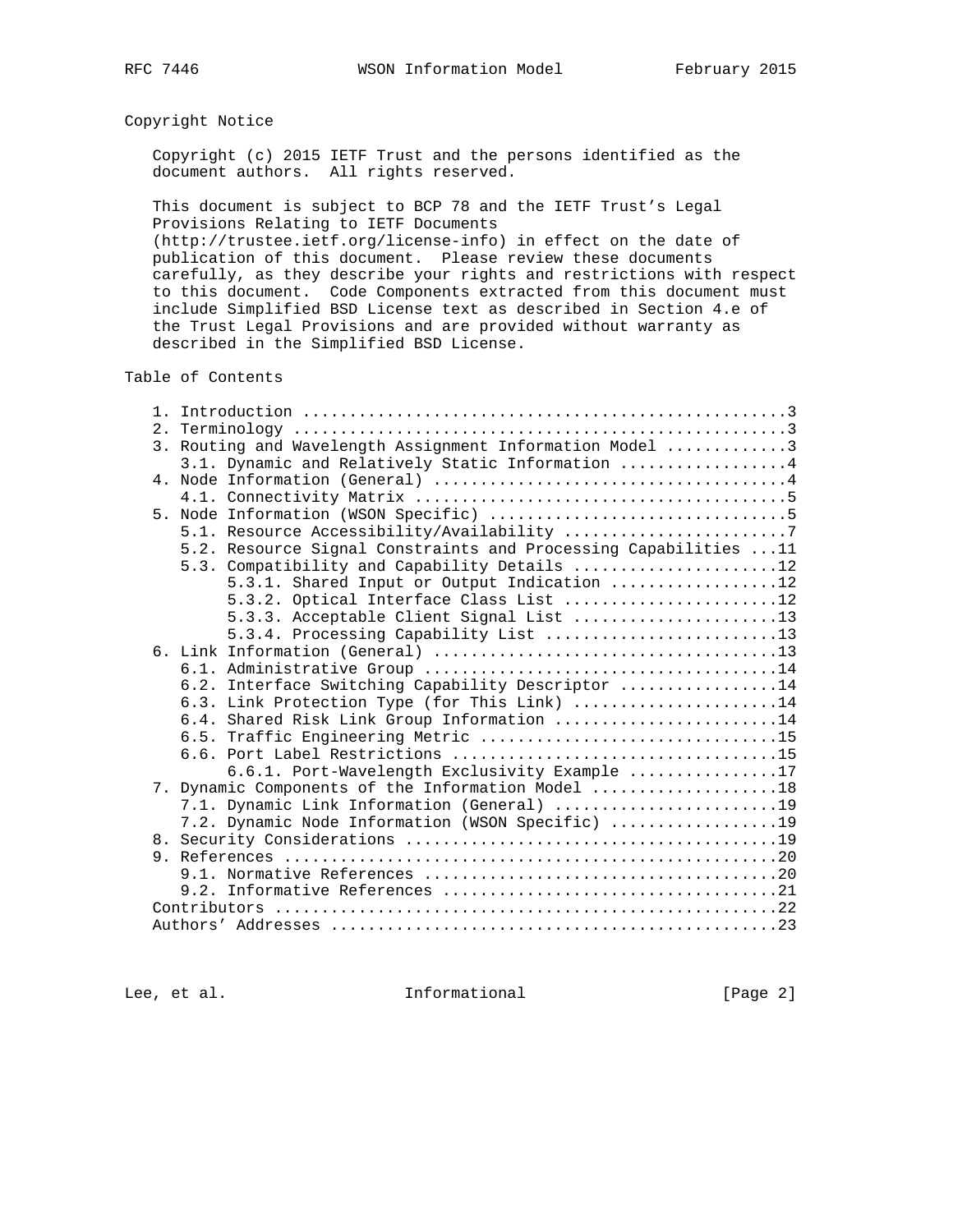## 1. Introduction

 The purpose of the WSON information model described in this document is to facilitate constrained optical path computation, and as such it is not a general-purpose network management information model. This constraint is frequently referred to as the "wavelength continuity" constraint, and the corresponding constrained optical path computation is known as the Routing and Wavelength Assignment (RWA) problem. Hence, the information model must provide sufficient topology and wavelength restriction and availability information to support this computation. More details on the RWA process and WSON subsystems and their properties can be found in [RFC6163]. The model defined here includes constraints between WSON signal attributes and network elements but does not include optical impairments.

 In addition to presenting an information model suitable for path computation in WSON, this document also highlights model aspects that may have general applicability to other technologies utilizing a GMPLS control plane. The portion of the information model applicable to technologies beyond WSON is referred to as "general" to distinguish it from the "WSON-specific" portion that is applicable only to WSON technology.

2. Terminology

 Refer to [RFC6163] for definitions of Reconfigurable Optical Add/Drop Multiplexer (ROADM), RWA, Wavelength Conversion, Wavelength Division Multiplexing (WDM), WSON, and other related terminology used in this document.

3. Routing and Wavelength Assignment Information Model

 The WSON RWA information model in this document comprises four categories of information. The categories are independent of whether the information comes from a switching subsystem or from a line subsystem -- a switching subsystem refers to WSON nodes such as a ROADM or an Optical Add/Drop Multiplexer (OADM), and a line subsystem refers to devices such as WDM or Optical Amplifier. The categories are these:

- o Node Information
- o Link Information
- o Dynamic Node Information
- o Dynamic Link Information

Lee, et al. Informational [Page 3]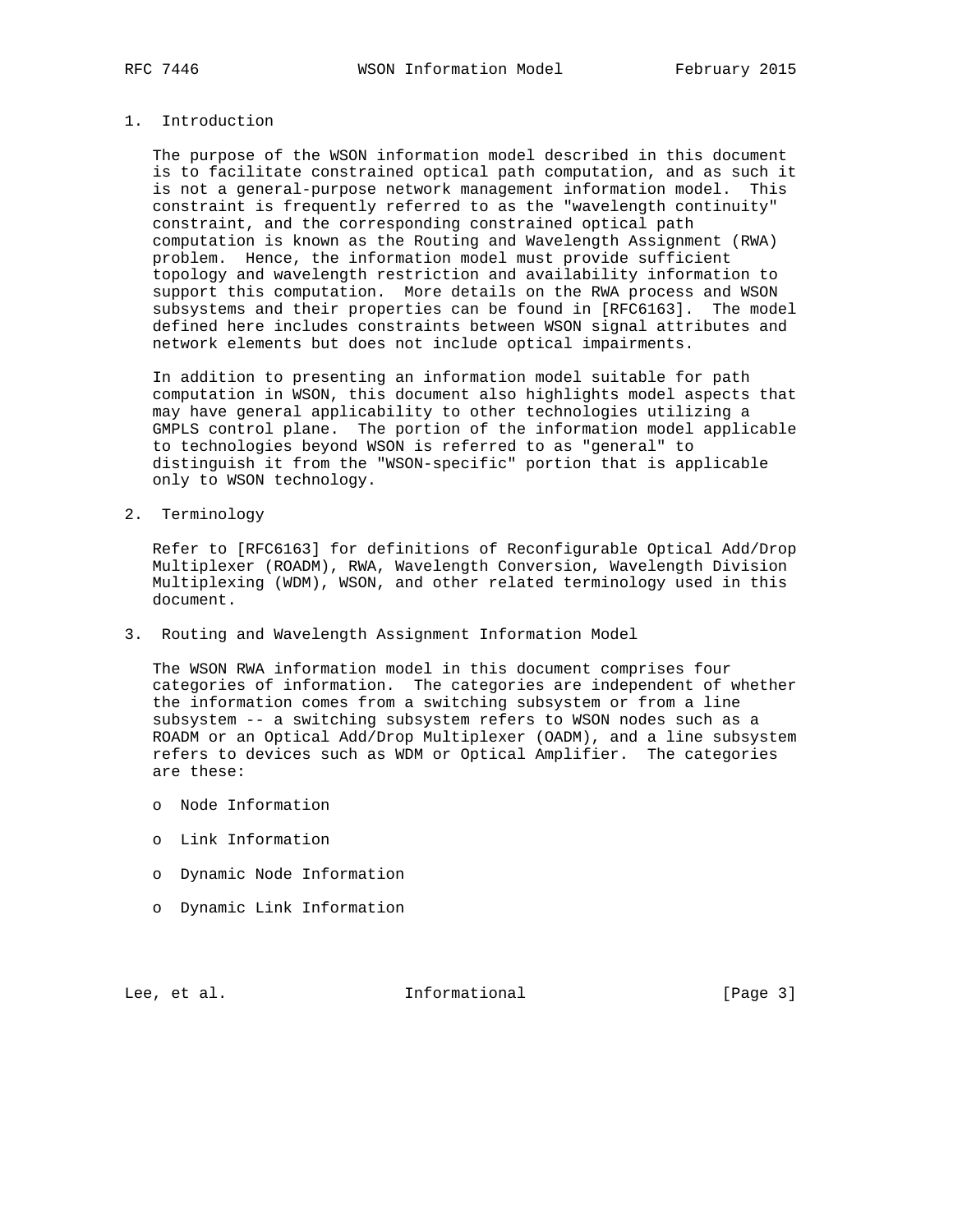Note that this is roughly the categorization used in Section 7 of [G.7715].

 In the following, where applicable, the Reduced Backus-Naur Form (RBNF) syntax of [RBNF] is used to aid in defining the RWA information model.

3.1. Dynamic and Relatively Static Information

 All the RWA information of concern in a WSON network is subject to change over time. Equipment can be upgraded; links may be placed in or out of service and the like. However, from the point of view of RWA computations, there is a difference between information that can change with each successive connection establishment in the network and information that is relatively static and independent of connection establishment. A key example of the former is link wavelength usage since this can change with connection setup/teardown and this information is a key input to the RWA process. Examples of relatively static information are the potential port connectivity of a WDM ROADM, and the channel spacing on a WDM link.

 This document separates, where possible, dynamic and static information so that these can be kept separate in possible encodings. This allows for separate updates of these two types of information, thereby reducing processing and traffic load caused by the timely distribution of the more dynamic RWA WSON information.

4. Node Information (General)

 The node information described here contains the relatively static information related to a WSON node. This includes connectivity constraints amongst ports and wavelengths since WSON switches can exhibit asymmetric switching properties. Additional information could include properties of wavelength converters in the node, if any are present. In [Switch] it was shown that the wavelength connectivity constraints for a large class of practical WSON devices can be modeled via switched and fixed connectivity matrices along with corresponding switched and fixed port constraints. These connectivity matrices are included with the node information, while the switched and fixed port wavelength constraints are included with the link information.

Formally,

<Node\_Information> ::= <Node\_ID> [<ConnectivityMatrix>...]

 Where the Node\_ID would be an appropriate identifier for the node within the WSON RWA context.

Lee, et al. 1nformational [Page 4]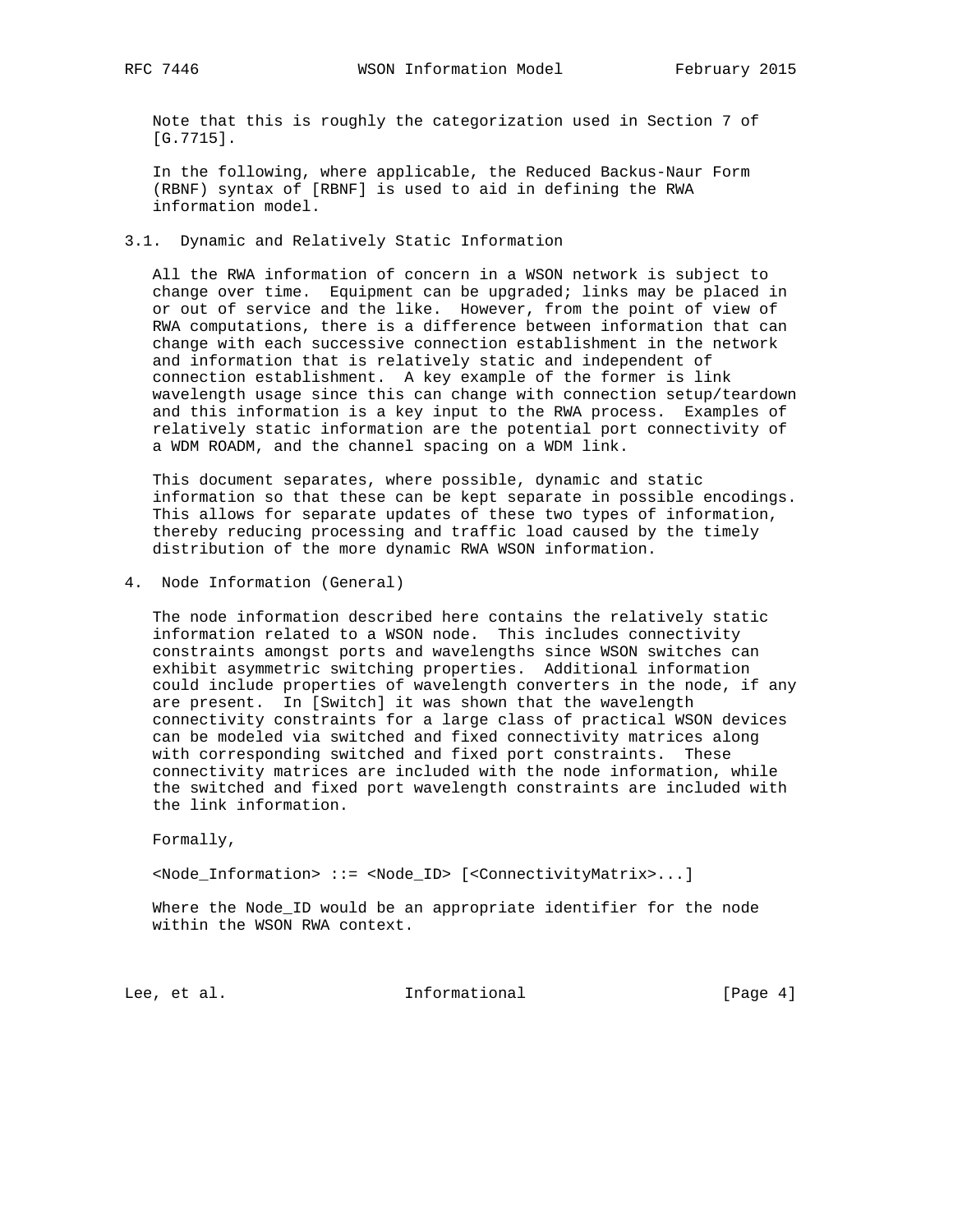Note that multiple connectivity matrices are allowed and hence can fully support the most-general cases enumerated in [Switch].

### 4.1. Connectivity Matrix

 The connectivity matrix (ConnectivityMatrix) represents either the potential connectivity matrix for asymmetric switches (e.g., ROADMs and such) or fixed connectivity for an asymmetric device such as a multiplexer. Note that this matrix does not represent any particular internal blocking behavior but indicates which input ports and wavelengths could possibly be connected to a particular output port. For a switch or ROADM, representing blocking that is dependent on the internal state is beyond the scope of this document. Due to its highly implementation-dependent nature, it would most likely not be subject to standardization in the future. The connectivity matrix is a conceptual M by N matrix representing the potential switched or fixed connectivity, where M represents the number of input ports and N the number of output ports. This is a "conceptual" matrix since the matrix tends to exhibit structure that allows for very compact representations that are useful for both transmission and path computation.

 Note that the connectivity matrix information element can be useful in any technology context where asymmetric switches are utilized.

<ConnectivityMatrix> ::= <MatrixID>

<ConnType>

<Matrix>

Where

<MatrixID> is a unique identifier for the matrix.

 <ConnType> can be either 0 or 1 depending upon whether the connectivity is either fixed or switched.

 <Matrix> represents the fixed or switched connectivity in that Matrix $(i, j) = 0$  or 1 depending on whether input port i can connect to output port j for one or more wavelengths.

5. Node Information (WSON Specific)

 As discussed in [RFC6163], a WSON node may contain electro-optical subsystems such as regenerators, wavelength converters or entire switching subsystems. The model present here can be used in characterizing the accessibility and availability of limited

Lee, et al. Informational [Page 5]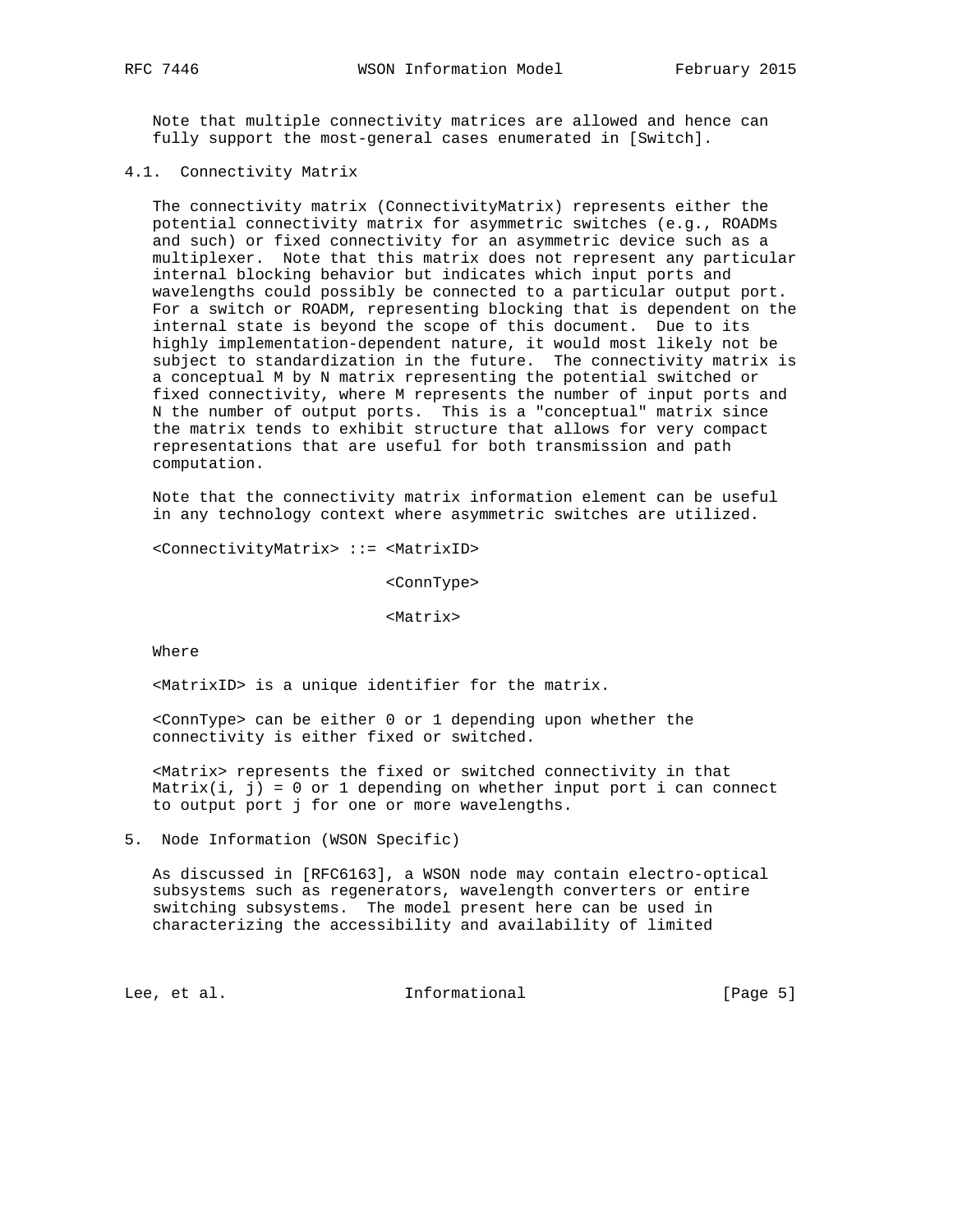resources such as regenerators or wavelength converters as well as WSON signal attribute constraints of electro-optical subsystems. As such, this information element is fairly specific to WSON technologies.

 In this document, the term "resource" is used to refer to a physical component of a WSON node such as a regenerator or a wavelength converter. Multiple instances of such components are often present within a single WSON node. This term is not to be confused with the concept of forwarding or switching resources such as bandwidth or lambdas.

 A WSON node may include regenerators or wavelength converters arranged in a shared pool. As discussed in [RFC6163], a WSON node can also include WDM switches that use optical-electronic-optical (OEO) processing. There are a number of different approaches used in the design of WDM switches containing regenerator or converter pools. However, from the point of view of path computation, the following need to be known:

- 1. The nodes that support regeneration or wavelength conversion.
- 2. The accessibility and availability of a wavelength converter to convert from a given input wavelength on a particular input port to a desired output wavelength on a particular output port.
- 3. Limitations on the types of signals that can be converted and the conversions that can be performed.

 Since resources tend to be packaged together in blocks of similar devices, e.g., on line cards or other types of modules, the fundamental unit of identifiable resource in this document is the "resource block".

 A resource block is a collection of resources from the same WSON node that are grouped together for administrative reasons and for ease of encoding in the protocols. All resources in the same resource block behave in the same way and have similar characteristics relevant to the optical system, e.g., processing properties, accessibility, etc.

 A resource pool is a collection of resource blocks for the purpose of representing throughput or cross-connect capabilities in a WSON node. A resource pool associates input ports or links on the node with output ports or links and is used to indicate how signals may be passed from an input port or link to an output port or link by way of a resource block (in other words, by way of a resource). A resource pool may, therefore, be modeled as a matrix.

Lee, et al. 10 mm informational 100 mm informational [Page 6]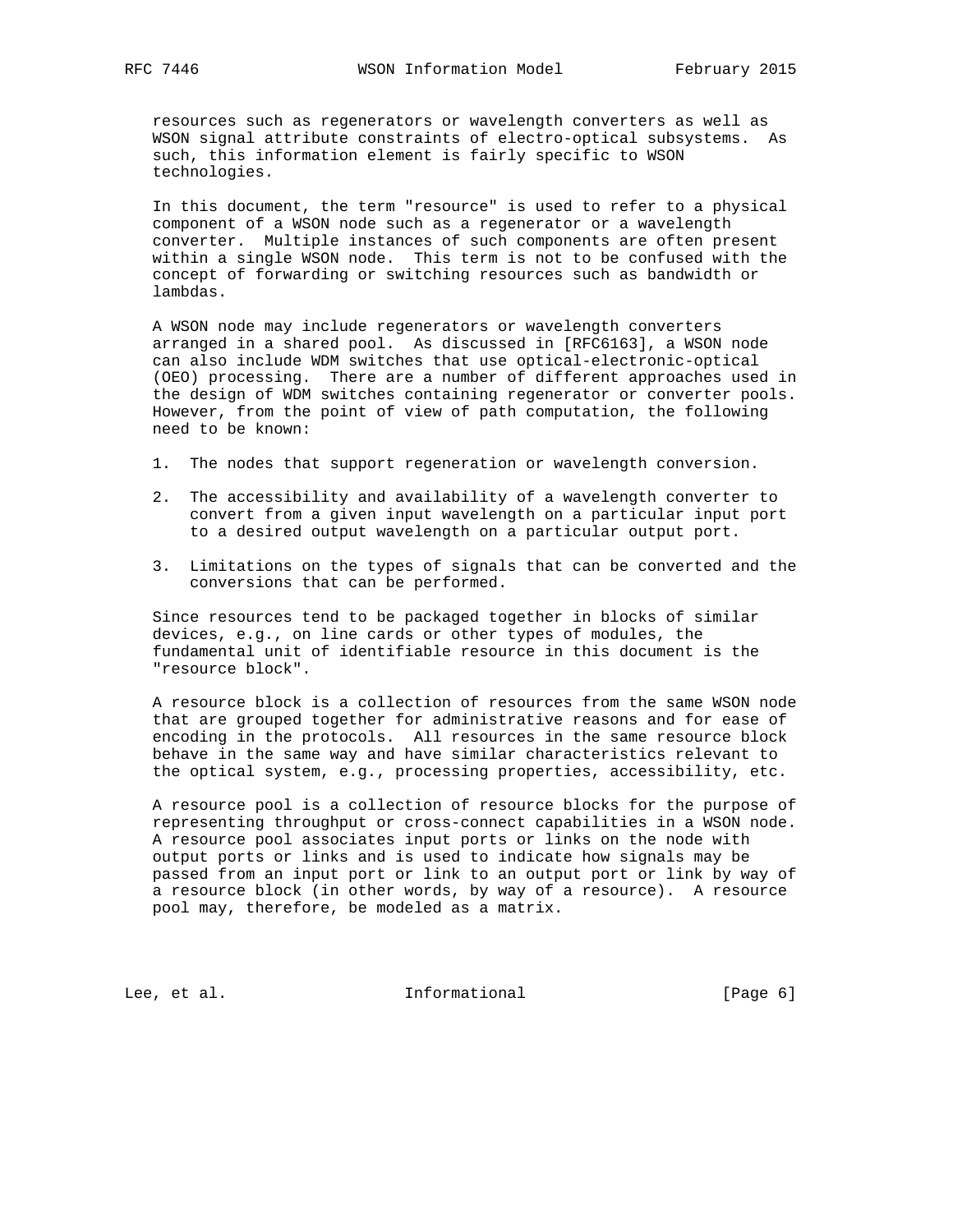A resource block may be present in multiple resource pools.

This leads to the following formal high-level model:

<Node\_Information> ::= <Node\_ID>

[<ConnectivityMatrix>...]

[<ResourcePool>]

Where

<ResourcePool> ::= <ResourceBlockInfo>...

[<ResourceAccessibility>...]

[<ResourceWaveConstraints>...]

[<RBPoolState>]

 First, the accessibility of resource blocks is addressed; then, their properties are discussed.

### 5.1. Resource Accessibility/Availability

 A similar technique as used to model ROADMs, and optical switches can be used to model regenerator/converter accessibility. This technique was generally discussed in [RFC6163] and consisted of a matrix to indicate possible connectivity along with wavelength constraints for links/ports. Since regenerators or wavelength converters may be considered a scarce resource, it is desirable that the model include, if desired, the usage state (availability) of individual regenerators or converters in the pool. Models that incorporate more state to further reveal blocking conditions on input or output to particular converters are for further study and not included here.

 The three-stage model is shown schematically in Figures 1 and 2. The difference between the two figures is that in Figure 1 it's assumed that each signal that can get to a resource block may do so, while in Figure 2 the access to sets of resource blocks is via a shared fiber that imposes its own wavelength collision constraint. Figure 1 shows that there can be more than one input to each resource block since each input represents a single wavelength signal, while Figure 2 shows a single WDM input or output, e.g., a fiber, to/from each set of blocks.

Lee, et al. Informational [Page 7]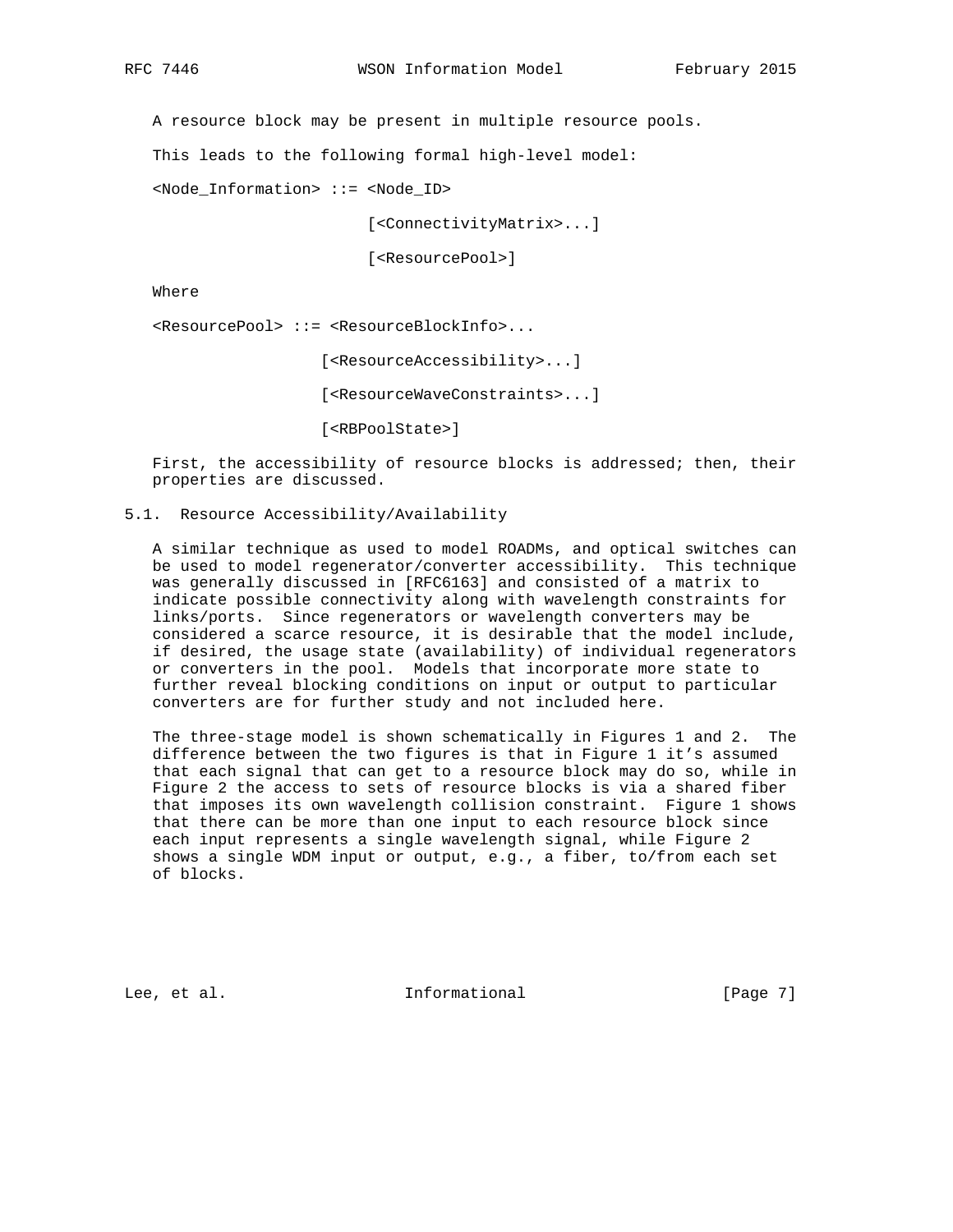This model assumes N input ports (fibers), P resource blocks containing one or more identical resources (e.g., wavelength converters), and M output ports (fibers). Since not all input ports can necessarily reach each resource block, the model starts with a resource pool input matrix  $R1(i, p) = \{0, 1\}$  depending on whether input port i can potentially reach resource block p.

 Since not all wavelengths can necessarily reach all the resources or the resources may have limited input wavelength range, the model has a set of relatively static input port constraints for each resource. In addition, if the access to a set of resource blocks is via a shared fiber (Figure 2), this would impose a dynamic wavelength availability constraint on that shared fiber. The resource block input port constraint is modeled via a static wavelength set mechanism, and the case of shared access to a set of blocks is modeled via a dynamic wavelength set mechanism.

Next, a state vector RA(j) =  $\{0, \ldots, k\}$  is used to track the number of resources in resource block j in use. This is the only state kept in the resource pool model. This state is not necessary for modeling "fixed" transponder system or full OEO switches with WDM interfaces, i.e., systems where there is no sharing.

 After that, a set of static resource output wavelength constraints and possibly dynamic shared output fiber constraints maybe used. The static constraints indicate what wavelengths a particular resource block can generate or is restricted to generating, e.g., a fixed regenerator would be limited to a single lambda. The dynamic constraints would be used in the case where a single shared fiber is used to output the resource block (Figure 2).

Finally, to complete the model, a resource pool output matrix  $RE(p, k)$  $= \{0,1\}$  depending on whether the output from resource block p can reach output port k, may be used.

Lee, et al. 10 mm informational 100 mm informational [Page 8]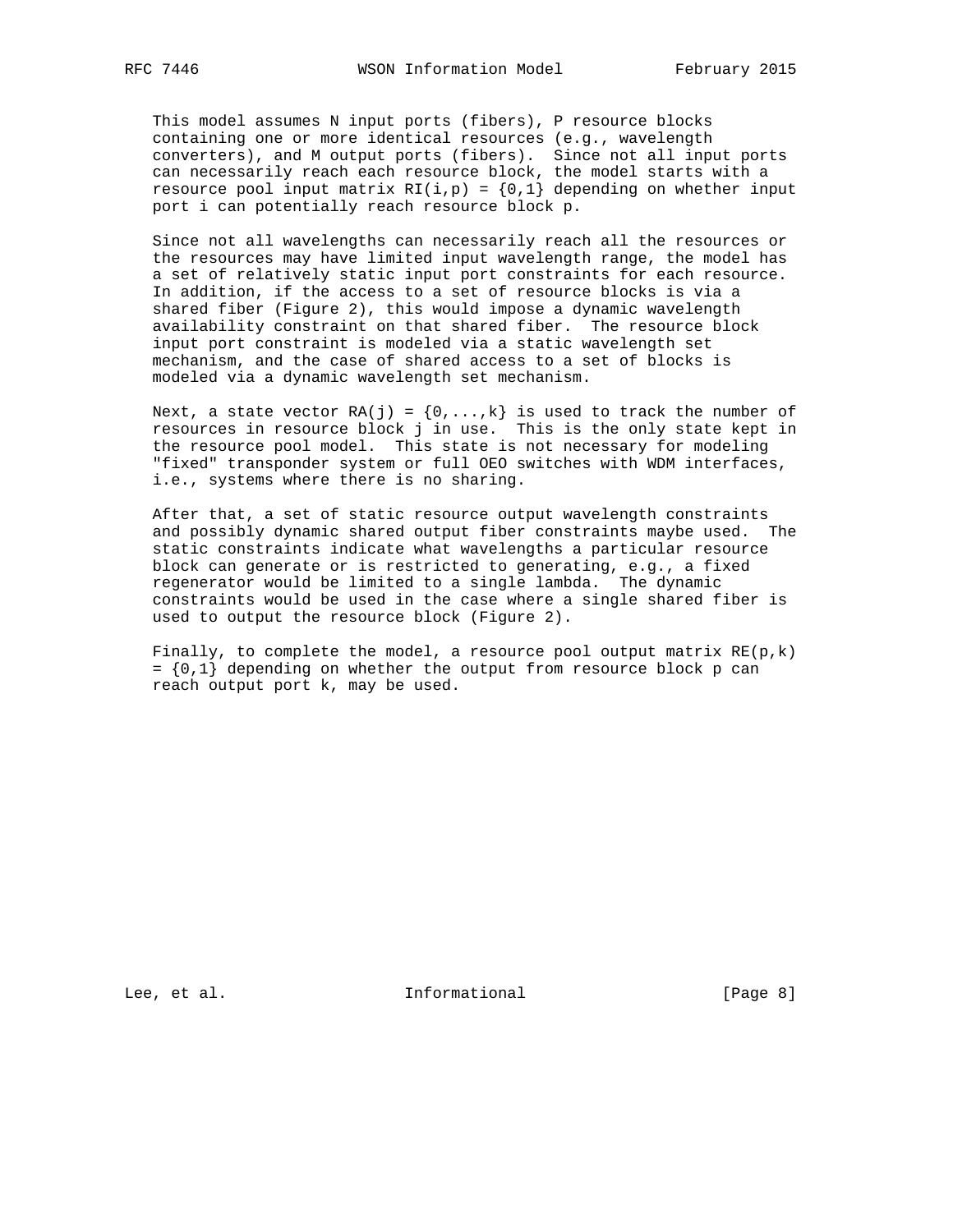

Note: Rb is a resource block.

Figure 1: Schematic Diagram of the Resource Pool Model

Lee, et al. 10 mm informational 100 mm informational [Page 9]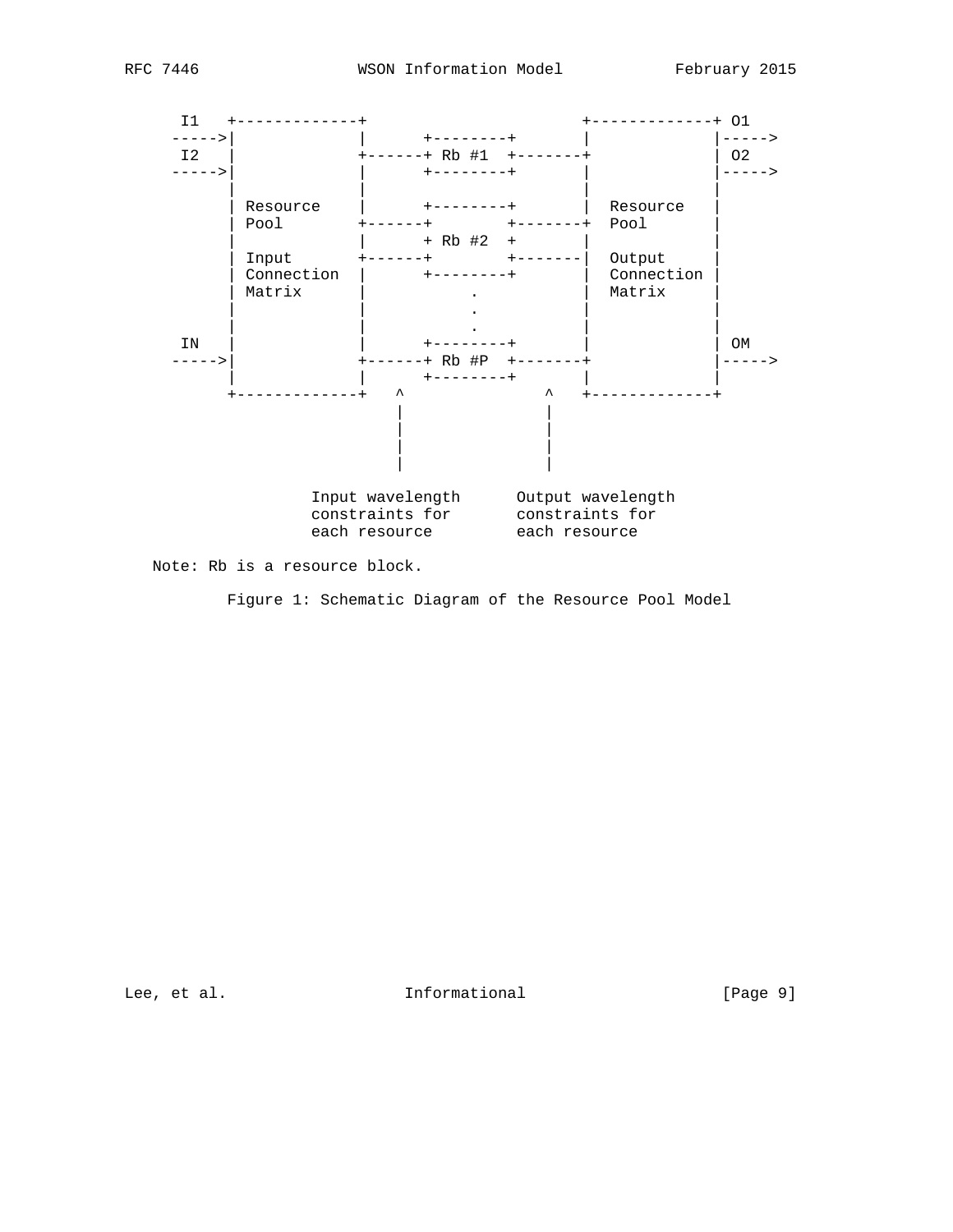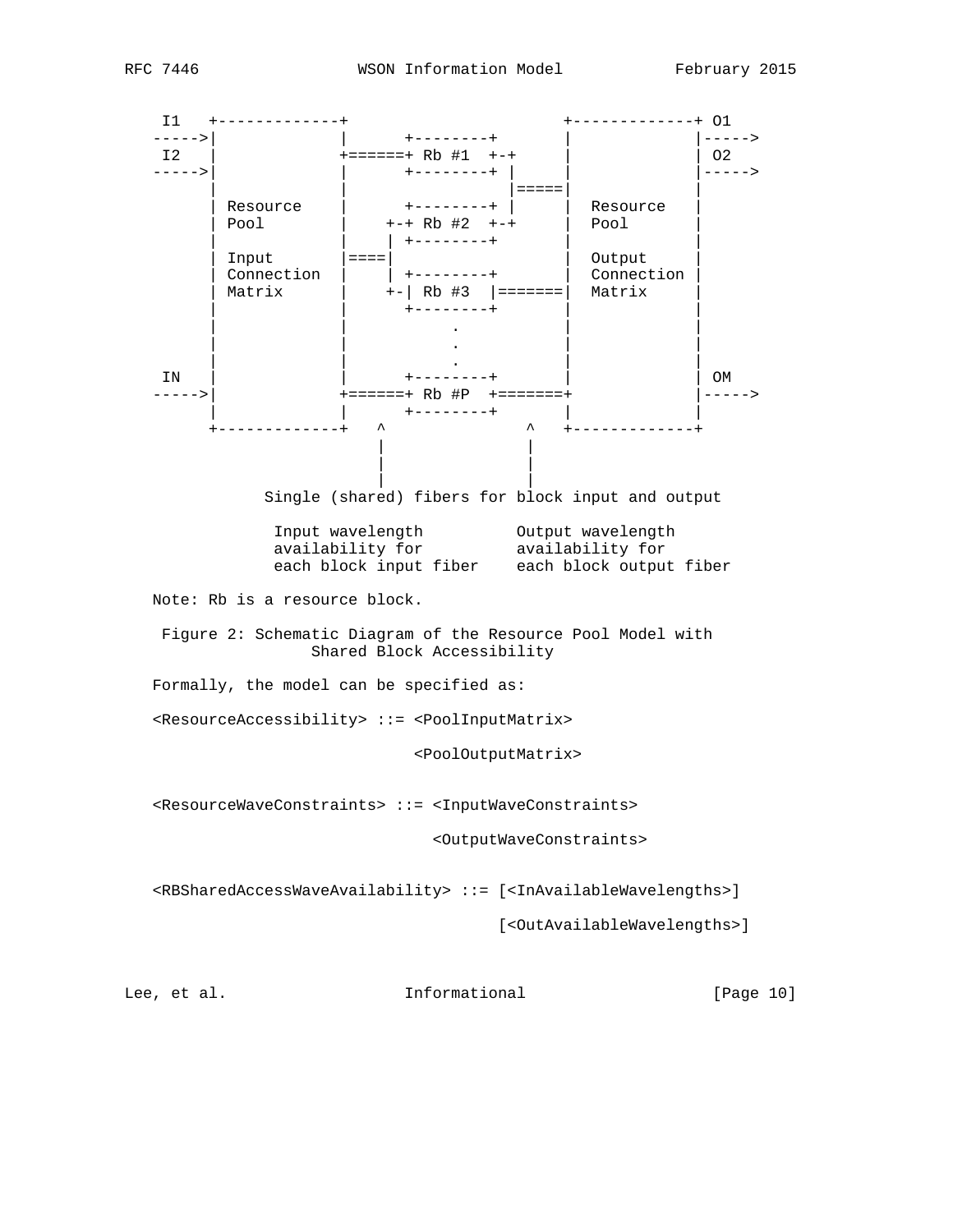<RBPoolState> ::= <ResourceBlockID>

<NumResourcesInUse>

[<RBSharedAccessWaveAvailability>]

[<RBPoolState>]

 Note that, except for <RBPoolState>, all the components of <ResourcePool> are relatively static. Also, the <InAvailableWavelengths> and <OutAvailableWavelengths> are only used in the cases of shared input or output access to the particular block. See the resource block information in the next section for how this is specified.

5.2. Resource Signal Constraints and Processing Capabilities

 The wavelength conversion abilities of a resource (e.g., regenerator, wavelength converter) were modeled in the <OutputWaveConstraints> previously discussed. As discussed in [RFC6163], the constraints on an electro-optical resource can be modeled in terms of input constraints, processing capabilities, and output constraints:

<ResourceBlockInfo> ::= <ResourceBlockSet>

[<InputConstraints>]

[<ProcessingCapabilities>]

[<OutputConstraints>]

 Where <ResourceBlockSet> is a list of resource block identifiers with the same characteristics. If this set is missing, the constraints are applied to the entire network element.

 The <InputConstraints> are constraints are based on signal compatibility and/or shared access constraint indication. The details of these constraints are defined in Section 5.3.

<InputConstraints> ::= <SharedInput>

[<OpticalInterfaceClassList>]

[<ClientSignalList>]

The <ProcessingCapabilities> are important operations that the resource (or network element) can perform on the signal. The details of these capabilities are defined in Section 5.3.

Lee, et al. Informational [Page 11]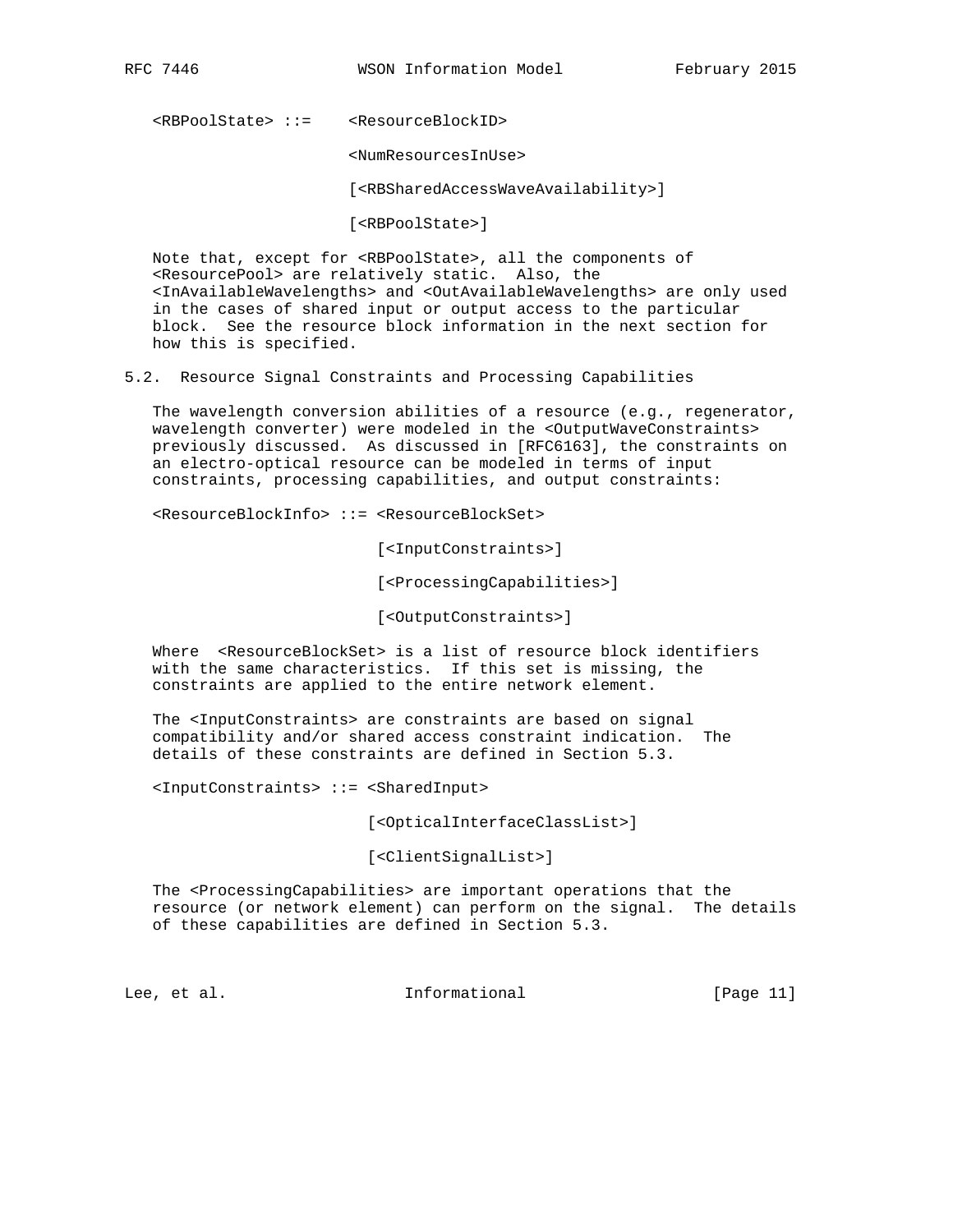<ProcessingCapabilities> ::= [<NumResources>]

[<RegenerationCapabilities>]

[<FaultPerfMon>]

[<VendorSpecific>]

 The <OutputConstraints> are either restrictions on the properties of the signal leaving the block, options concerning the signal properties when leaving the resource, or shared fiber output constraint indication.

<OutputConstraints> := <SharedOutput>

[<OpticalInterfaceClassList>]

[<ClientSignalList>]

5.3. Compatibility and Capability Details

5.3.1. Shared Input or Output Indication

 As discussed in Section 5.2 and shown in Figure 2, the input or output access to a resource block may be via a shared fiber. The <SharedInput> and <SharedOutput> elements are indicators for this condition with respect to the block being described.

5.3.2. Optical Interface Class List

<OpticalInterfaceClassList> ::= <OpticalInterfaceClass> ...

 The Optical Interface Class is a unique number that identifies all information related to optical characteristics of a physical interface. The class may include other optical parameters related to other interface properties. A class always includes signal compatibility information.

 The content of each class is out of the scope of this document and can be defined by other entities (e.g., the ITU, optical equipment vendors, etc.).

 Since even current implementation of physical interfaces may support different optical characteristics, a single interface may support multiple interface classes. Which optical interface class is used among all the ones available for an interface is out of the scope of this document but is an output of the RWA process.

Lee, et al. 10 mm informational [Page 12]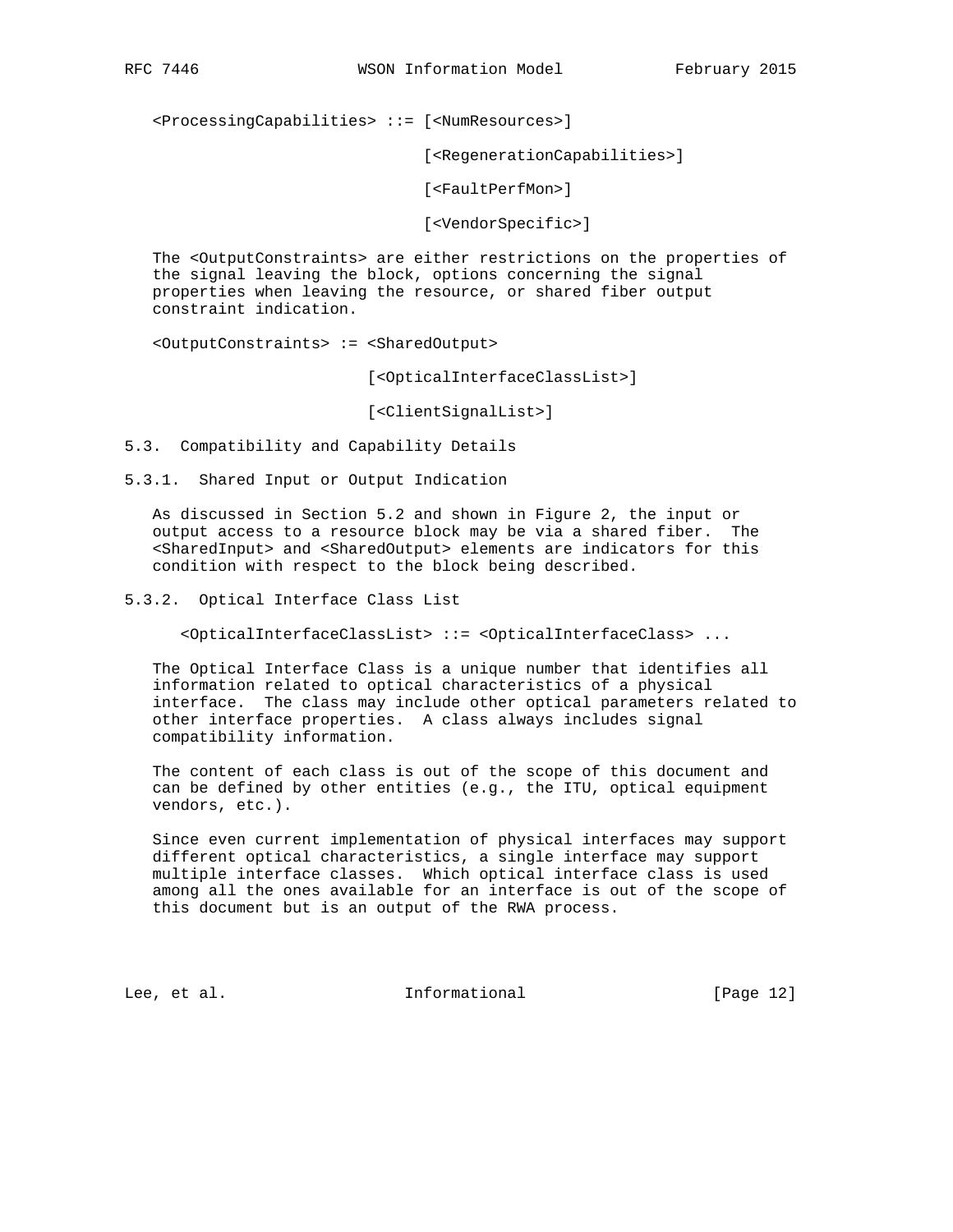5.3.3. Acceptable Client Signal List

The list is simply:

<ClientSignalList>::=[<G-PID>]...

 Where the Generalized Protocol Identifiers (G-PID) object represents one of the IETF-standardized G-PID values as defined in [RFC3471] and [RFC4328].

5.3.4. Processing Capability List

The ProcessingCapabilities are defined in Section 5.2.

 The processing capability list sub-TLV is a list of processing functions that the WSON network element (NE) can perform on the signal including:

- 1. number of resources within the block
- 2. regeneration capability
- 3. fault and performance monitoring
- 4. vendor-specific capability

 Note that the code points for fault and performance monitoring and vendor-specific capability are subject to further study.

6. Link Information (General)

 MPLS-TE routing protocol extensions for OSPF [RFC3630] and IS-IS [RFC5305], along with GMPLS routing protocol extensions for OSPF [RFC4203] and IS-IS [RFC5307] provide the bulk of the relatively static link information needed by the RWA process. However, WSONs bring in additional link-related constraints. These stem from characterizing WDM line systems, restricting laser transmitter tuning, and switching subsystem port wavelength constraints, e.g., "colored" ROADM drop ports.

 The following syntax summarizes both information from existing GMPLS routing protocols and new information that may be needed by the RWA process.

Lee, et al. Informational [Page 13]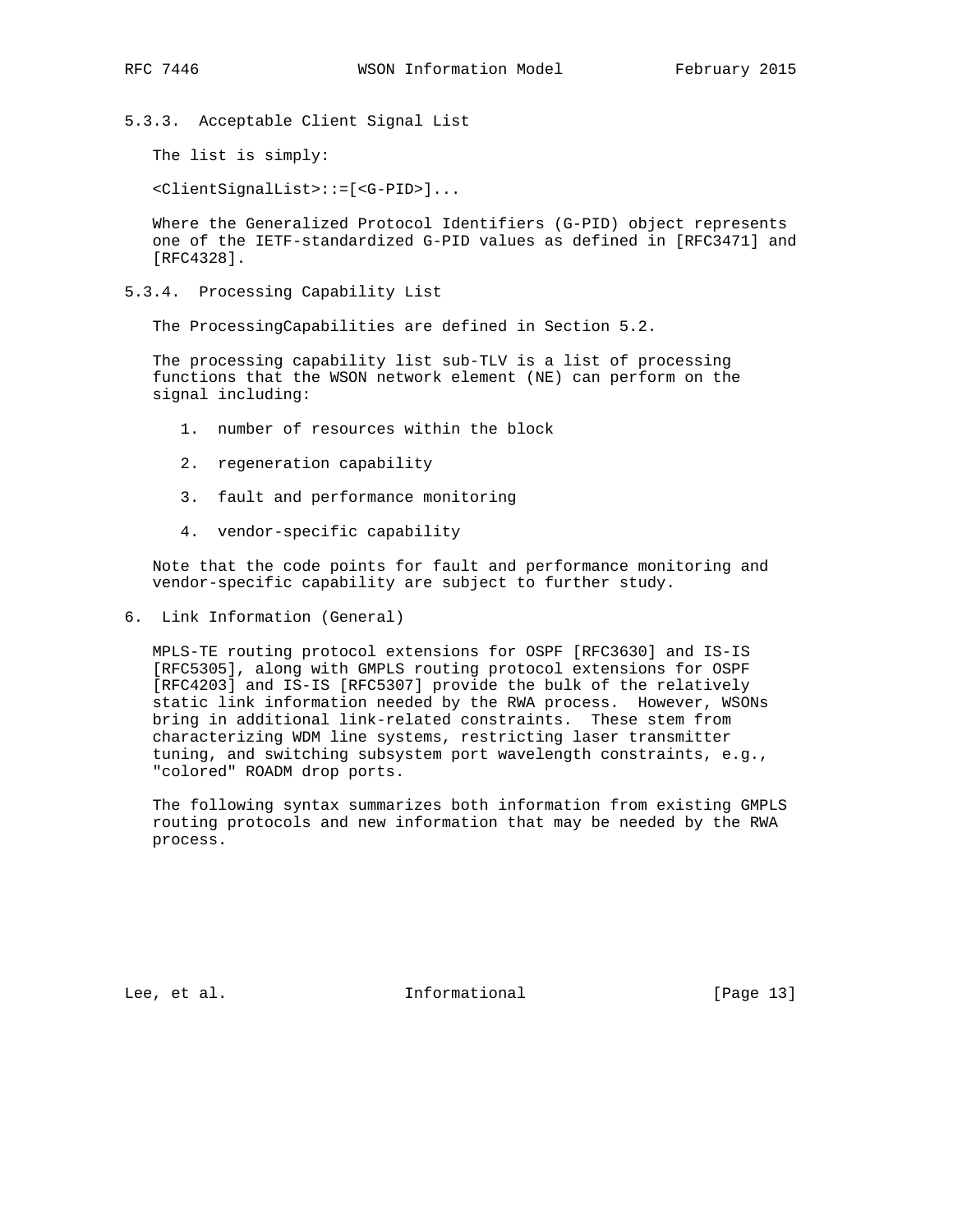<LinkInfo> ::= <LinkID>

[<AdministrativeGroup>]

[<InterfaceCapDesc>]

[<Protection>]

 $[$  <SRLG> $\dots$ ]

[<TrafficEngineeringMetric>]

[<PortLabelRestriction>...]

 Note that these additional link characteristics only apply to line side ports of a WDM system or add/drop ports pertaining to the resource pool (e.g., regenerator or wavelength converter pool). The advertisement of input/output tributary ports is not intended here.

6.1. Administrative Group

 Administrative Group: Defined in [RFC3630] and extended for MPLS-TE [RFC7308]. Each set bit corresponds to one administrative group assigned to the interface. A link may belong to multiple groups. This is a configured quantity and can be used to influence routing decisions.

6.2. Interface Switching Capability Descriptor

 InterfaceSwCapDesc: Defined in [RFC4202]; lets us know the different switching capabilities on this GMPLS interface. In both [RFC4203] and [RFC5307], this information gets combined with the maximum Link State Protocol Data Unit (LSP) bandwidth that can be used on this link at eight different priority levels.

6.3. Link Protection Type (for This Link)

 Protection: Defined in [RFC4202] and implemented in [RFC4203] and [RFC5307]. Used to indicate what protection, if any, is guarding this link.

6.4. Shared Risk Link Group Information

 SRLG: Defined in [RFC4202] and implemented in [RFC4203] and [RFC5307]. This allows for the grouping of links into shared risk groups, i.e., those links that are likely, for some reason, to fail at the same time.

Lee, et al. 10 mm informational [Page 14]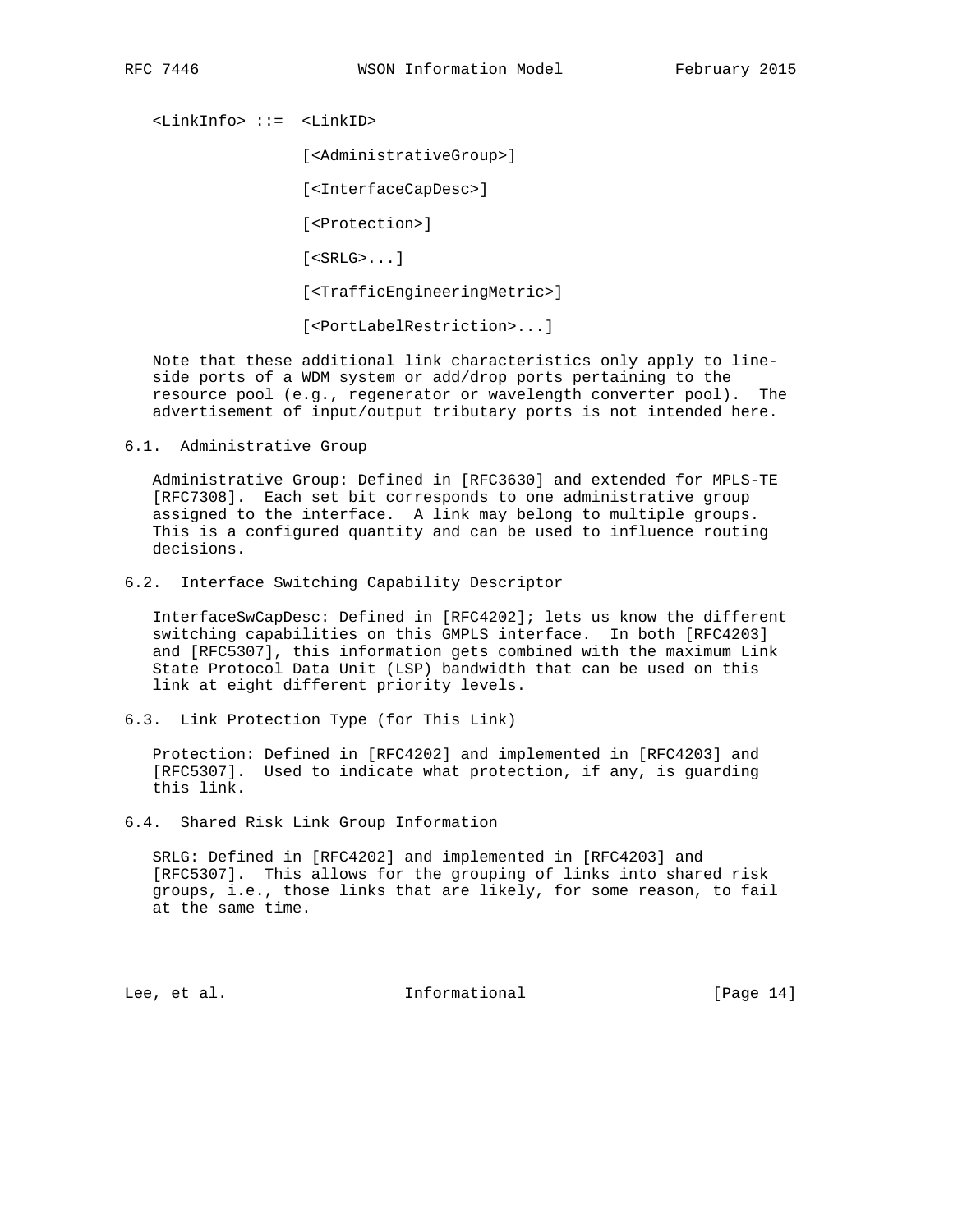## 6.5. Traffic Engineering Metric

 TrafficEngineeringMetric: Defined in [RFC3630] and [RFC5305]. This allows for the identification of a data-channel link metric value for traffic engineering that is separate from the metric used for path cost computation of the control plane.

 Note that multiple "link metric values" could find use in optical networks; however, it would be more useful to the RWA process to assign these specific meanings such as "link mile" metric, "probability of failure" metric, etc.

6.6. Port Label Restrictions

 Port label restrictions could be applied generally to any label types in GMPLS by adding new kinds of restrictions. Wavelength is a type of label.

 Port label (wavelength) restrictions (PortLabelRestriction) model the label (wavelength) restrictions that the link and various optical devices, such as Optical Cross-Connects (OXCs), ROADMs, and waveband multiplexers, may impose on a port. These restrictions tell us what wavelength may or may not be used on a link and are relatively static. This plays an important role in fully characterizing a WSON switching device [Switch]. Port wavelength restrictions are specified relative to the port in general or to a specific connectivity matrix (Section 4.1). [Switch] gives an example where both switch and fixed connectivity matrices are used and both types of constraints occur on the same port.

<PortLabelRestriction> ::= <MatrixID>

<RestrictionType>

<Restriction parameters list>

<Restriction parameters list> ::=

<Simple label restriction parameters> |

<Channel count restriction parameters> |

<Label range restriction parameters> |

<Simple+channel restriction parameters> |

<Exclusive label restriction parameters>

Lee, et al. Informational [Page 15]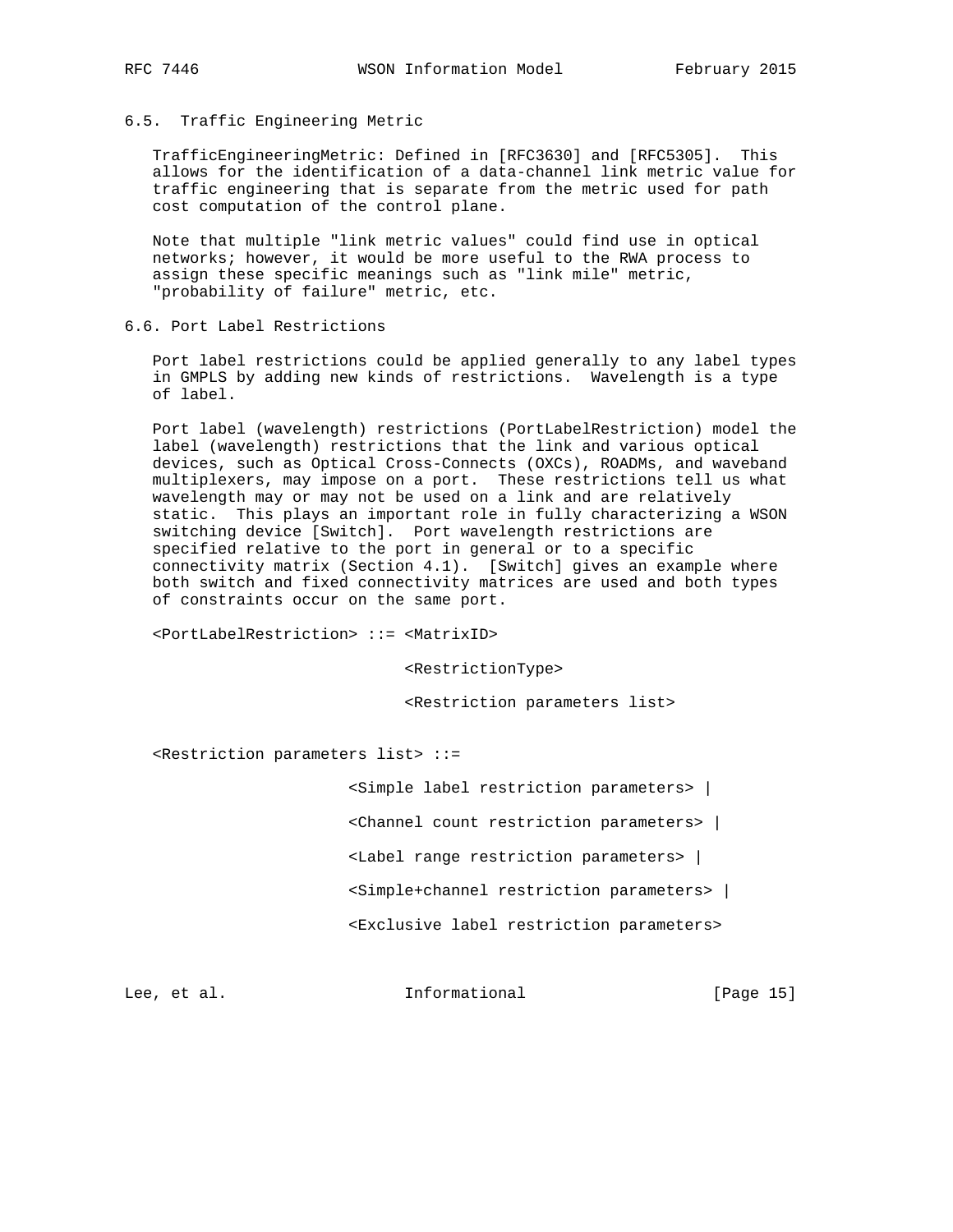<Simple label restriction parameters> ::= <LabelSet> ...

<Channel count restriction parameters> ::= <MaxNumChannels>

<Label range restriction parameters> ::= <MaxLabelRange>

(<LabelSet> ...)

<Simple+channel restriction parameters> ::= <MaxNumChannels>

(<LabelSet> ...)

<Exclusive label restriction parameters> ::= <LabelSet> ...

Where

 MatrixID is the ID of the corresponding connectivity matrix (Section 4.1).

 The RestrictionType parameter is used to specify general port restrictions and matrix-specific restrictions. It can take the following values and meanings:

 SIMPLE\_LABEL: Simple label (wavelength) set restriction; the LabelSet parameter is required.

CHANNEL COUNT: The number of channels is restricted to be less than or equal to the MaxNumChannels parameter (which is required).

 LABEL\_RANGE: Used to indicate a restriction on a range of labels that can be switched. For example, a waveband device with a tunable center frequency and passband. This constraint is characterized by the MaxLabelRange parameter, which indicates the maximum range of the labels, e.g., which may represent a waveband in terms of channels. Note that an additional parameter can be used to indicate the overall tuning range. Specific center frequency tuning information can be obtained from information about the dynamic channel in use. It is assumed that both center frequency and bandwidth (Q) tuning can be done without causing faults in existing signals.

Lee, et al. Informational [Page 16]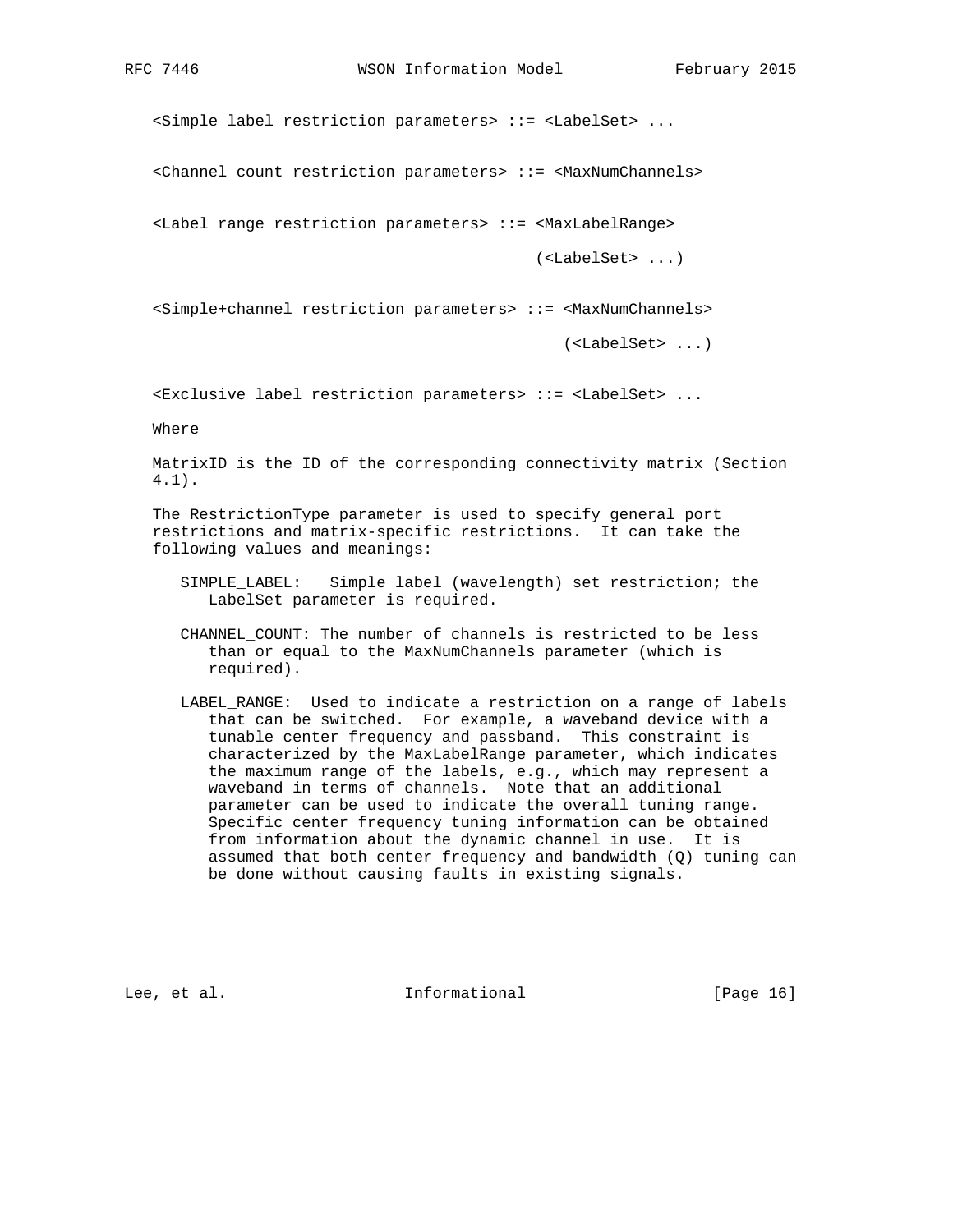- SIMPLE LABEL and CHANNEL COUNT: In this case, the accompanying label set and MaxNumChannels indicate labels permitted on the port and the maximum number of labels that can be simultaneously used on the port.
- LINK LABEL\_EXCLUSIVITY: A label (wavelength) can be used at most once among a given set of ports. The set of ports is specified as a parameter to this constraint.

 Restriction-specific parameters are used with one or more of the previously listed restriction types. The currently defined parameters are:

LabelSet is a conceptual set of labels (wavelengths).

 MaxNumChannels is the maximum number of channels that can be simultaneously used (relative to either a port or a matrix).

LinkSet is a conceptual set of ports.

 MaxLabelRange indicates the maximum range of the labels. For example, if the port is a "colored" drop port of a ROADM, then there are two restrictions: (a) CHANNEL\_COUNT, with MaxNumChannels = 1, and (b) SIMPLE\_WAVELENGTH, with the wavelength set consisting of a single member corresponding to the frequency of the permitted wavelength. See [Switch] for a complete waveband example.

 This information model for port wavelength (label) restrictions is fairly general in that it can be applied to ports that have label restrictions only or to ports that are part of an asymmetric switch and have label restrictions. In addition, the types of label restrictions that can be supported are extensible.

6.6.1. Port-Wavelength Exclusivity Example

 Although there can be many different ROADM or switch architectures that can lead to the constraint where a lambda (label) maybe used at most once on a set of ports, Figure 3 shows a ROADM architecture based on components known as Wavelength Selective Switches (WSSes) [OFC08]. This ROADM is composed of splitters, combiners, and WSSes. This ROADM has 11 output ports, which are numbered in the diagram. Output ports 1-8 are known as drop ports and are intended to support a single wavelength. Drop ports 1-4 output from WSS 2, which is fed from WSS 1 via a single fiber. Due to this internal structure, a constraint is placed on the output ports 1-4 that a lambda can be used only once over the group of ports (assuming unicast and not multicast operation). The output ports 5-8 have a similar constraint due to the internal structure.

Lee, et al. 10. Informational [Page 17]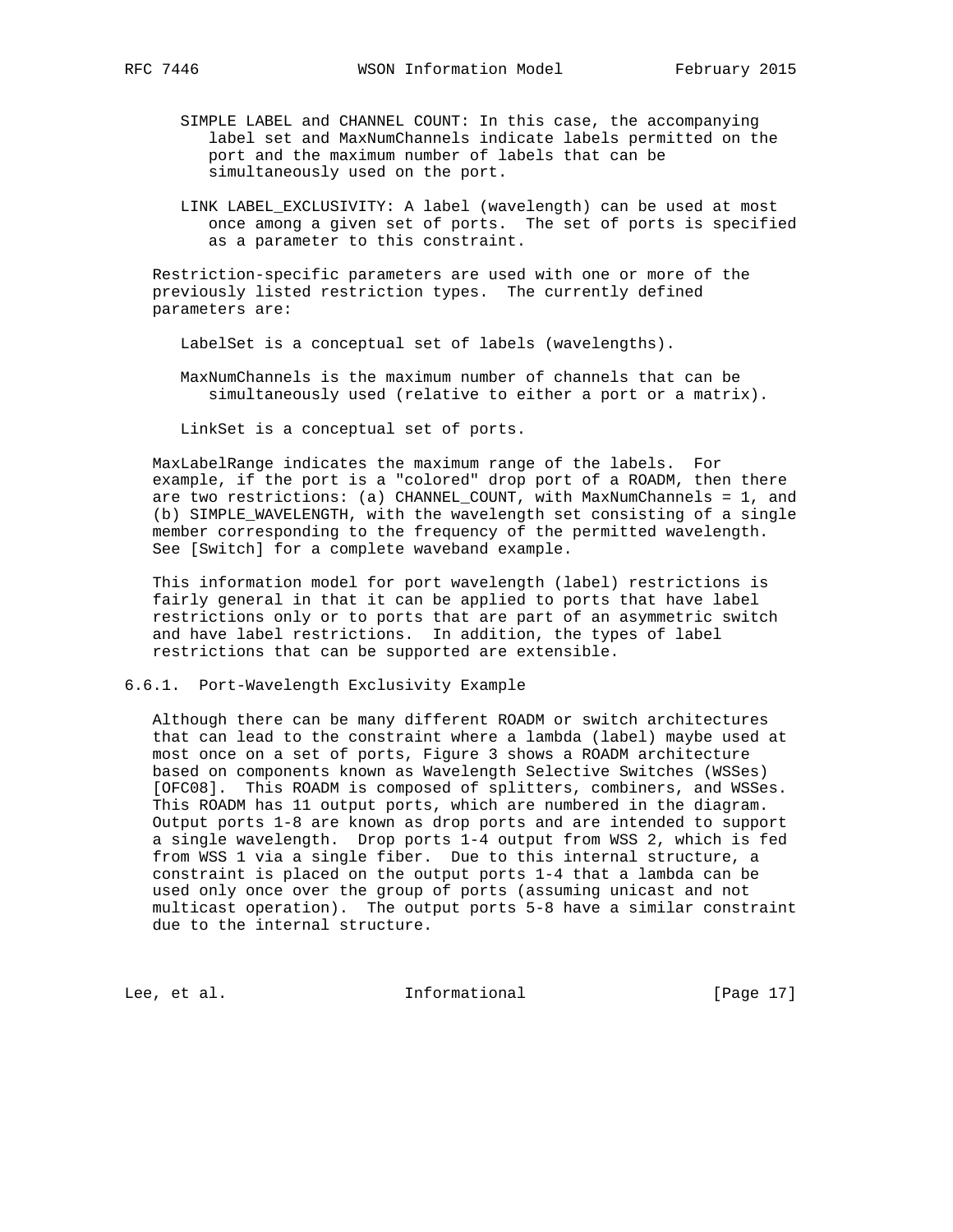

Figure 3: A ROADM Composed from Splitter, Combiners, and WSSes

7. Dynamic Components of the Information Model

 In the previously presented information model, there are a limited number of information elements that are dynamic, i.e., subject to change with subsequent establishment and teardown of connections. Depending on the protocol used to convey this overall information model, it may be possible to send this dynamic information separately from the relatively larger amount of static information needed to characterize WSONs and their network elements.

Lee, et al. 10 mm informational [Page 18]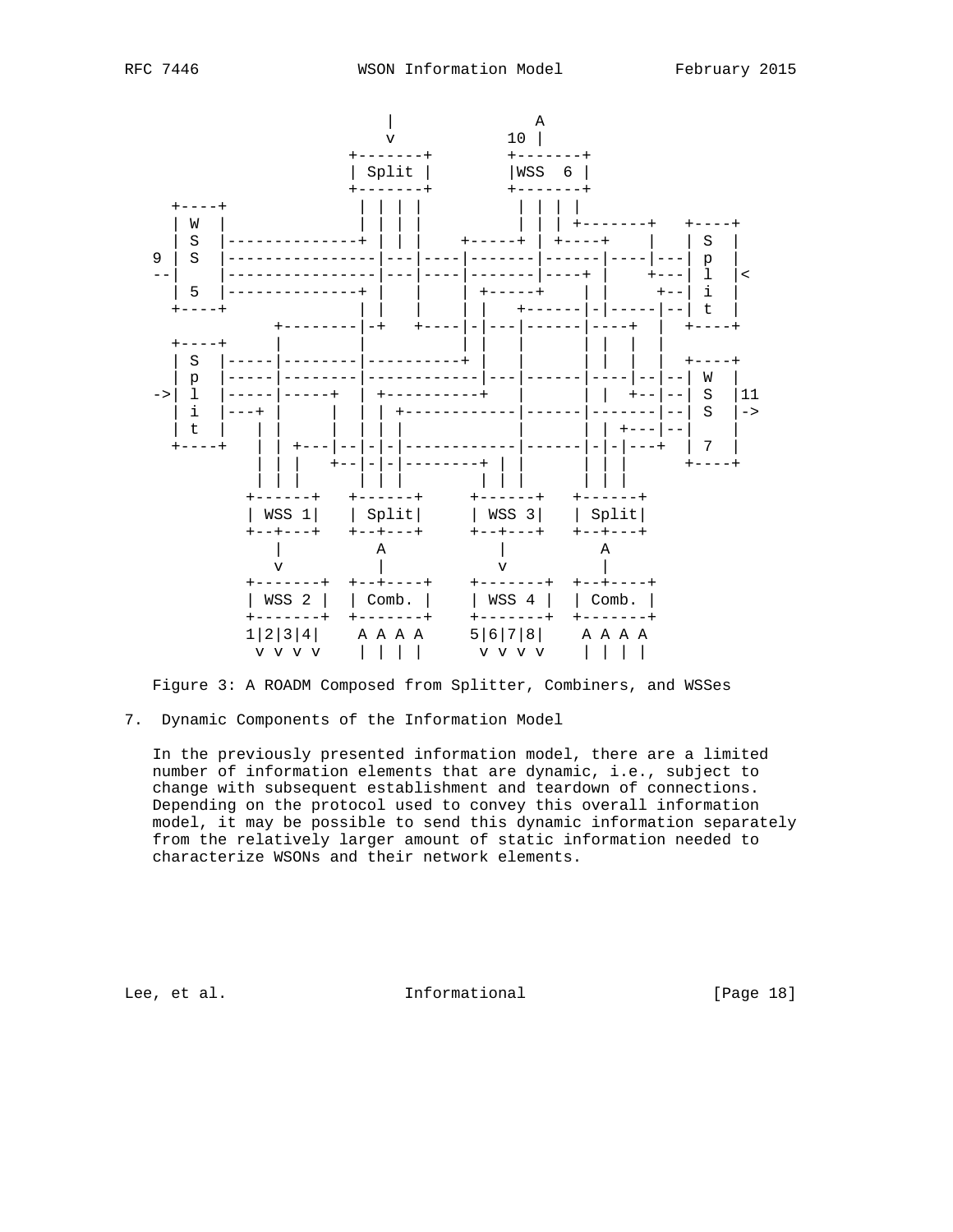# 7.1. Dynamic Link Information (General)

 For WSON links, the wavelength availability and which wavelengths are in use for shared backup purposes can be considered dynamic information and hence are grouped with the dynamic information in the following set:

<DynamicLinkInfo> ::= <LinkID>

<AvailableLabels>

[<SharedBackupLabels>]

 AvailableLabels is a set of labels (wavelengths) currently available on the link. Given this information and the port wavelength restrictions, one can also determine which wavelengths are currently in use. This parameter could potentially be used with other technologies that GMPLS currently covers or may cover in the future.

 SharedBackupLabels is a set of labels (wavelengths) currently used for shared backup protection on the link. An example usage of this information in a WSON setting is given in [Shared]. This parameter could potentially be used with other technologies that GMPLS currently covers or may cover in the future.

 Note that the above does not dictate a particular encoding or placement for available label information. In some routing protocols, it may be advantageous or required to place this information within another information element such as the Interface Switching Capability Descriptor (ISCD). Consult the extensions that are specific to each routing protocol for details of placement of information elements.

7.2. Dynamic Node Information (WSON Specific)

 Currently the only node information that can be considered dynamic is the resource pool state, and it can be isolated into a dynamic node information element as follows:

<DynamicNodeInfo> ::= <NodeID> [<ResourcePool>]

8. Security Considerations

 This document discusses an information model for RWA computation in WSONs. From a security standpoint, such a model is very similar to the information that can be currently conveyed via GMPLS routing protocols. Such information includes network topology, link state and current utilization, as well as the capabilities of switches and

Lee, et al. 10 mm informational [Page 19]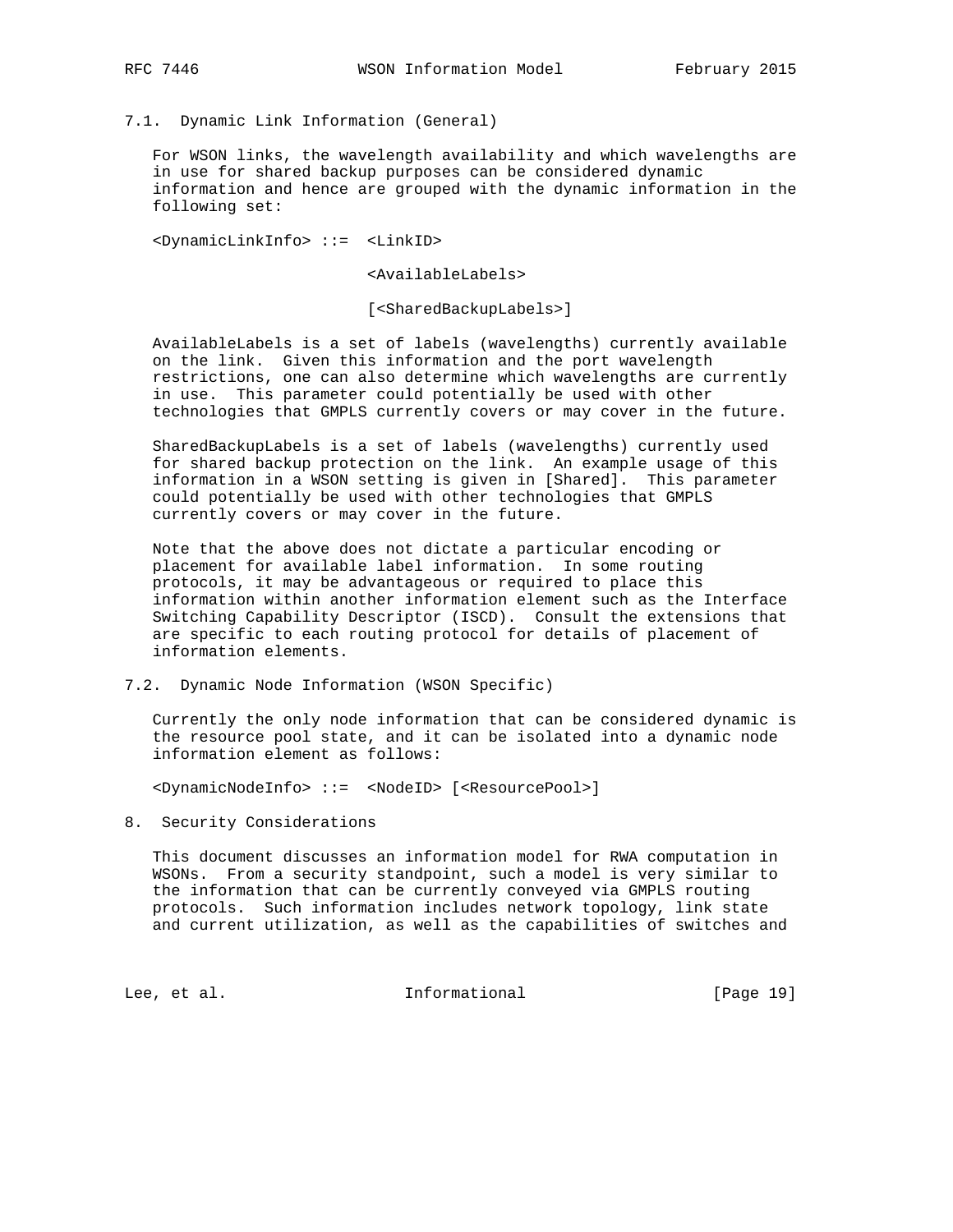routers within the network. As such, this information should be protected from disclosure to unintended recipients. In addition, the intentional modification of this information can significantly affect network operations, particularly due to the large capacity of the optical infrastructure to be controlled. A general discussion on security in GMPLS networks can be found in [RFC5920].

- 9. References
- 9.1. Normative References
	- [G.7715] ITU-T, "Architecture and requirements for routing in the automatically switched optical networks", ITU-T Recommendation G.7715, June 2002.
	- [RBNF] Farrel, A., "Routing Backus-Naur Form (RBNF): A Syntax Used to Form Encoding Rules in Various Routing Protocol Specifications", RFC 5511, April 2009, <http://www.rfc-editor.org/info/rfc5511>.
	- [RFC3471] Berger, L., Ed., "Generalized Multi-Protocol Label Switching (GMPLS) Signaling Functional Description", RFC 3471, January 2003, <http://www.rfc-editor.org/info/rfc3471>.
	- [RFC3630] van der Meer, J., Mackie, D., Swaminathan, V., Singer, D., and P. Gentric, "RTP Payload Format for Transport of MPEG-4 Elementary Streams", RFC 3640, November 2003, <http://www.rfc-editor.org/info/rfc3640>.
	- [RFC4202] Kompella, K., Ed., and Y. Rekhter, Ed., "Routing Extensions in Support of Generalized Multi-Protocol Label Switching (GMPLS)", RFC 4202, October 2005, <http://www.rfc-editor.org/info/rfc4202>.
	- [RFC4203] Kompella, K., Ed., and Y. Rekhter, Ed., "OSPF Extensions in Support of Generalized Multi-Protocol Label Switching (GMPLS)", RFC 4203, October 2005, <http://www.rfc-editor.org/info/rfc4203>.
	- [RFC4328] Papadimitriou, D., Ed., "Generalized Multi-Protocol Label Switching (GMPLS) Signaling Extensions for G.709 Optical Transport Networks Control", RFC 4328, January 2006, <http://www.rfc-editor.org/info/rfc4328>.
	- [RFC5305] Li, T. and H. Smit, "IS-IS Extensions for Traffic Engineering", RFC 5305, October 2008, <http://www.rfc-editor.org/info/rfc5305>.

Lee, et al. Informational [Page 20]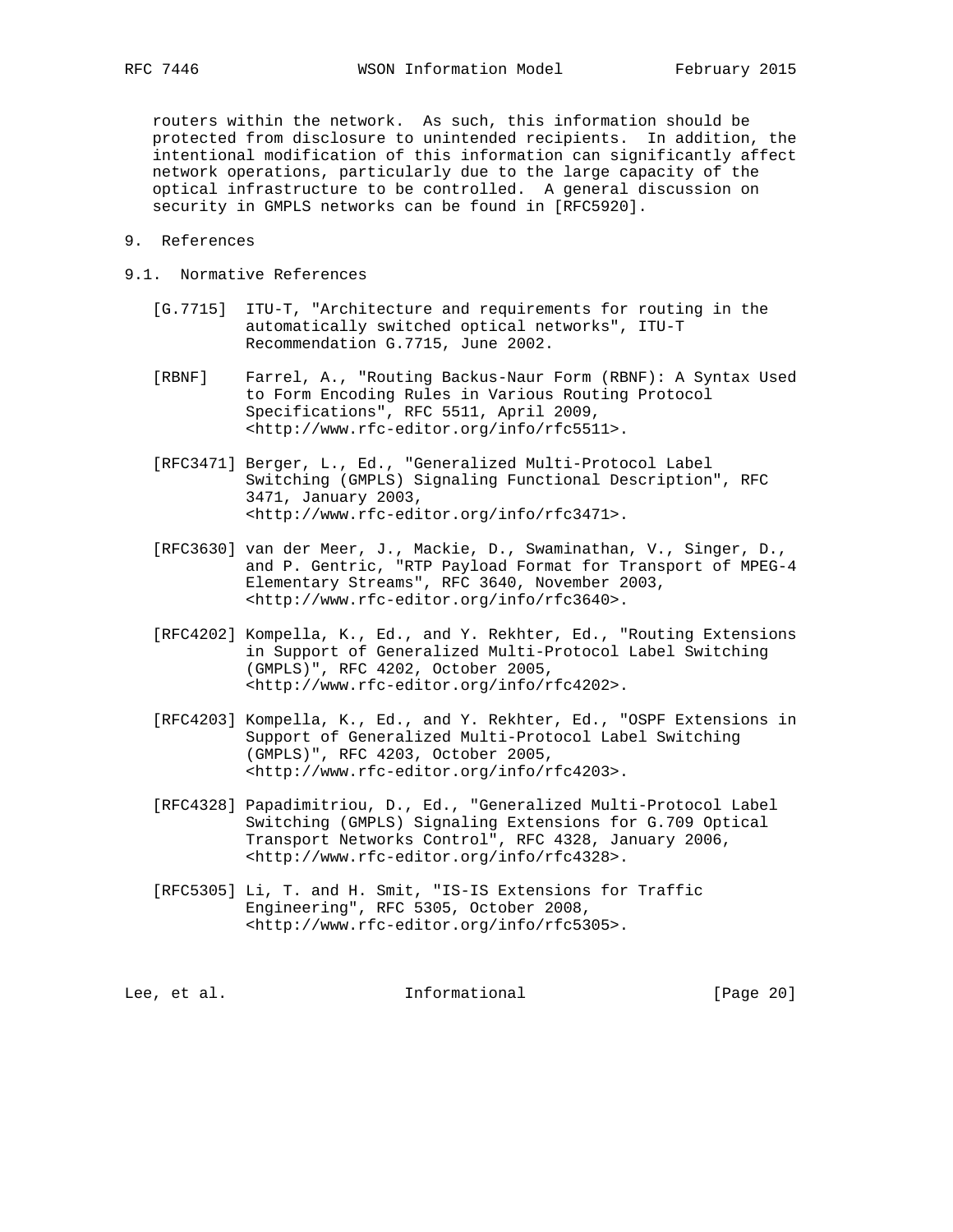- [RFC5307] Kompella, K., Ed., and Y. Rekhter, Ed., "IS-IS Extensions in Support of Generalized Multi-Protocol Label Switching (GMPLS)", RFC 5307, October 2008, <http://www.rfc-editor.org/info/rfc5307>.
- [RFC6163] Lee, Y., Ed., Bernstein, G., Ed., and W. Imajuku, "Framework for GMPLS and Path Computation Element (PCE) Control of Wavelength Switched Optical Networks (WSONs)", RFC 6163, April 2011, <http://www.rfc-editor.org/info/rfc6163>.
- [RFC7308] Osborne, E., "Extended Administrative Groups in MPLS Traffic Engineering (MPLS-TE)", RFC 7308, July 2014, <http://www.rfc-editor.org/info/rfc7308>.
- 9.2. Informative References
	- [OFC08] Roorda, P., and B. Collings, "Evolution to Colorless and Directionless ROADM Architectures", Optical Fiber Communication / National Fiber Optic Engineers Conference (OFC/NFOEC), 2008, pp. 1-3.
	- [RFC5920] Fang, L., Ed., "Security Framework for MPLS and GMPLS Networks", RFC 5920, July 2010, <http://www.rfc-editor.org/info/rfc5920>.
	- [Shared] Bernstein, G., and Y. Lee, "Shared Backup Mesh Protection in PCE-based WSON Networks", iPOP 2008.
	- [Switch] Bernstein, G., Lee, Y., Gavler, A., and J. Martensson, "Modeling WDM Wavelength Switching Systems for Use in GMPLS and Automated Path Computation", Journal of Optical Communications and Networking, vol. 1, June 2009, pp. 187-195.

Lee, et al. Informational [Page 21]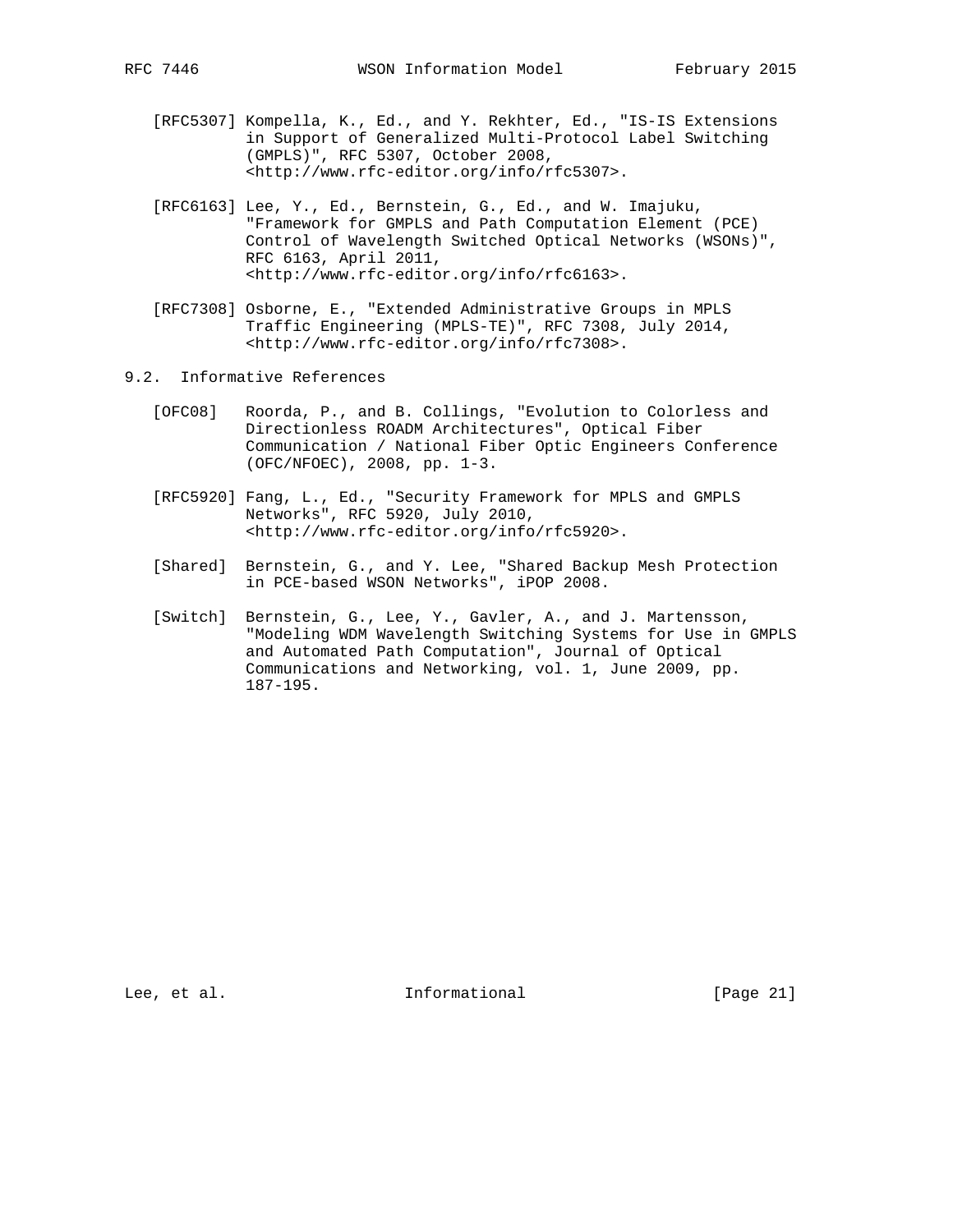Contributors Diego Caviglia Ericsson Via A. Negrone 1/A 16153 Genoa, Italy Phone: +39 010 600 3736 EMail: diego.caviglia@(marconi.com, ericsson.com) Anders Gavler Acreo AB Electrum 236 SE - 164 40 Kista Sweden EMail: Anders.Gavler@acreo.se Jonas Martensson Acreo AB Electrum 236 SE - 164 40 Kista Sweden EMail: Jonas.Martensson@acreo.se Itaru Nishioka NEC Corp. 1753 Simonumabe, Nakahara-ku, Kawasaki, Kanagawa 211-8666 Japan Phone: +81 44 396 3287 EMail: i-nishioka@cb.jp.nec.com Lyndon Ong Ciena EMail: lyong@ciena.com Cyril Margaria EMail: cyril.margaria@gmail.com

Lee, et al. Informational [Page 22]